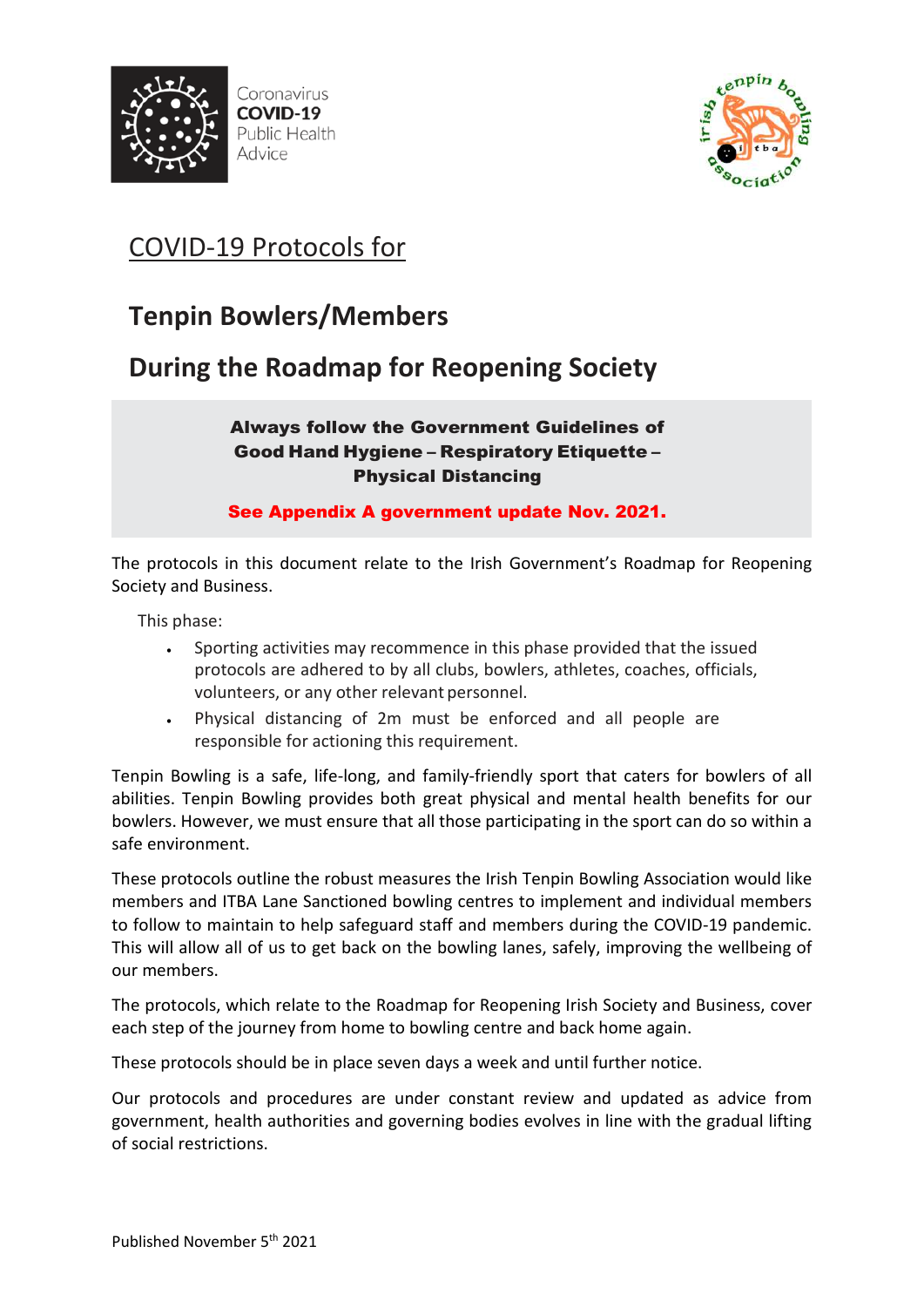### **ITBA GENERAL GUIDELINES ON THE MANAGEMENT AND CONDUCT OF PLAY**

### **CORONAVIRUS COVID-19 NATIONAL PROGRAMME**

COVID-19 is still having a major impact on Ireland. However, the expert advice is that progress on suppressing the virus, due to the huge effort of our citizens, means we can now bring forward our reopening roadmap.

As we continue to reopen the country, every step will be guided by scientific evidence and public health advice. It is really important to remember now, as things open up further, that personal responsibility and your own judgement are more important than ever.

We all must continue to do everything possible to avoid the virus spreading. By working together, we have saved lives and limited the impact of the disease on society. Continuing to adhere to public health advice will determine whether we continue to move forward to the remaining phases.

### **1.** Before you Play

### **You must:**

- Check with your GP prior to playing if you in a high-risk health category.
- Ensure your bowling center has conducted a risk assessment and check what protocols they have in place.
- Ensure your bowling center has up-to-date contact details for you.

### **You must stay at home if you:**

- Have been in contact with someone with COVID-19 and is not vaccinated
- Have flu-like symptoms or are feeling unwell. The ongoing recommendation, that symptomatic individuals do not attend sporting activities or events until 48hrs symptom free, should continue.
- Are in a high-risk health category.

### **2.** Attending Tenpin Bowling Activities

- Pre-arrange your lane time with your bowling centre so you know exactly what time you will be on the lanes, so that everyone is aware exactly what time to enter and vacate the bowling centre.
- Arrive and leave as close as possible to when you are due on the lanes.
- Bowlers, coaches, appointed officers, and spectators may attend tenpin bowling activities in a venue provided physical distancing measures can be maintained and there are no more than 100 people in the venue.
- The ITBA would suggest that only one parent/guardian should accompany any bowler under 18 years in order to limit number within the 100 restrictions in force.
- Bowlers must adhere to the guidelines set out by their bowling centres in terms of using facilities on-site such as changing rooms, toilets, and any other facilities which bowlers may have used prior to Covid-19.
- Players should, ideally, bring a small bottle of hand sanitizer with them and keep it in the pocket of their bag for use.
- While Public transport is operating at full capacity, Private Coach Tour activity is limited at 75% capacity with protective measures. Sporting Organization's organizing transport to/from events should implement private Coach Tour capacities (75%). Protective measures such as physical distancing, mask wearing etc. should also be implemented.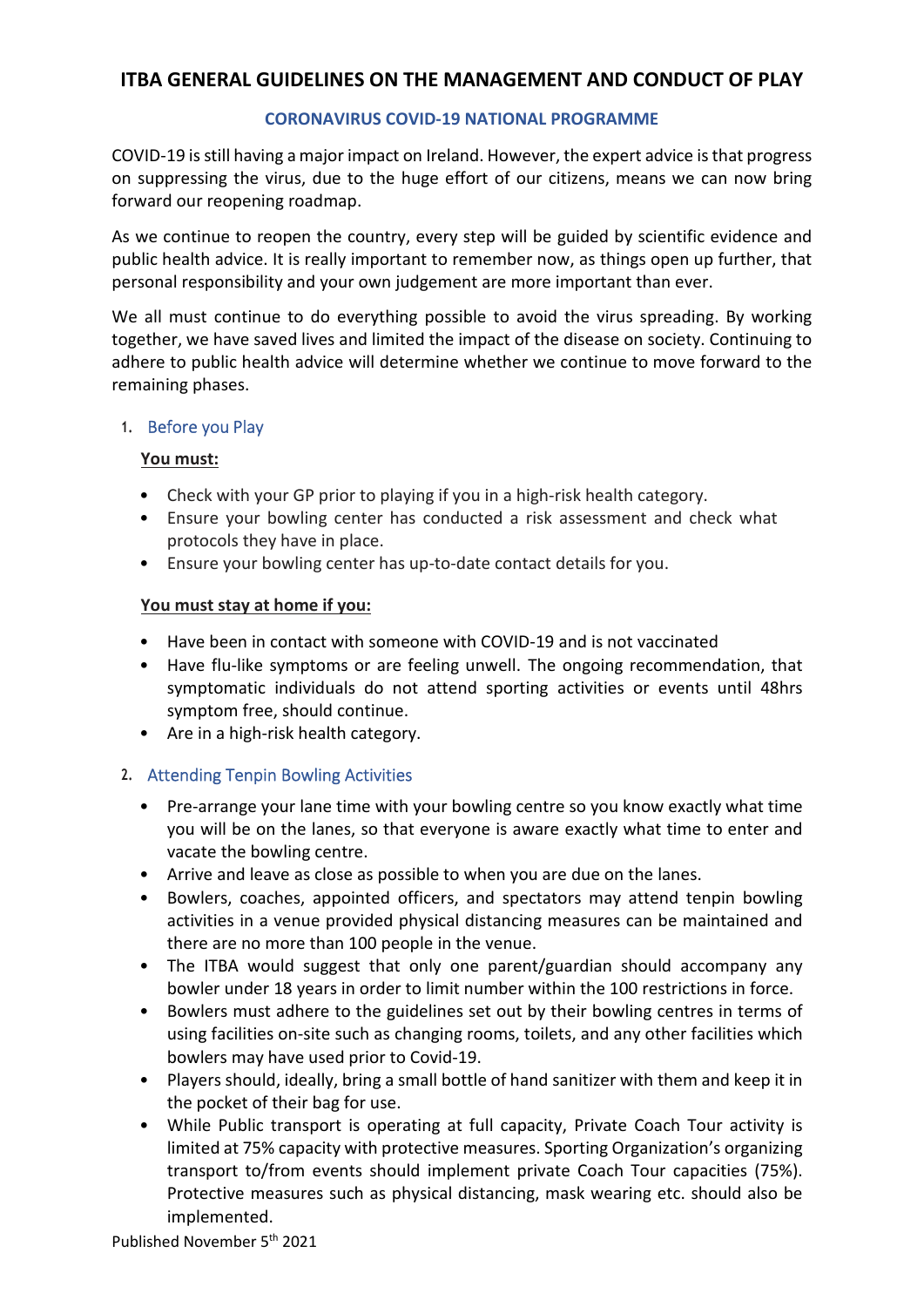• In line with the return of public and private transport participants may wish to return to the use of carpooling. Private transport carrying those not yet vaccinated or of mixed immunity should be aware of the higher risk. The use of appropriate face coverings is recommended. If carpooling, consider use of a pod system in which the same participants pool together for all activities

### **3.** Social Distancing Behaviours and Playing Practices

- Bowlers must refrain from handshakes and high fives
- Always keep 2 metres away from other people
- Wash your hands frequently with soap and water or hand-sanitiser when available, before and after eating, after going to the toilet, sneezing, and coughing.
- Cover your coughs and sneezes and dispose of any used tissue in your own bag and bring it home with you, unless center provides PPE bins for disposal.
- Avoid touching your face and if coughing, do so into the crease of your elbow.
- Try not to touch any surfaces, but if you do, sanitise your hands as soon as possible.
- Do not share food, water bottles, or any equipment.
- Each bowler should use their own identifiable bowling ball when bowling.
- Remain apart from other bowlers when taking a break, always maintaining physical distancing parameters.
- Bowlers should warm-up prior to entering the venue or in a designated warm up area so they are prepared to begin playing immediately.
- Bowlers should keep any kit/equipment in a reserved area at the back of the lanes they are using. There should be no kit/equipment left at any other area.
- Bowlers should keep any towels, rosin bags etc in your own tray on table at rear of lanes.
- Names of all participating bowlers should be recorded in a log. If there is a change to who is bowling, it is mandatory to update the log.
- Ample car parking spaces should be available to ensure physical distancing. If players must park next to another car, they should wait for the other person to exit or enter before doing so themselves.
- Prior to the reserved playing time, it is important that bowlers maintain physical distancing and wait in pre-designated waiting area allowing for physical distancing.
- Bowlers should always observe physical distancing and resist temptation to mingle.
- Bowlers should sanitise their hands and practice caution with the handling of bowling balls and equipment.
- Bowlers should be encouraged to remind other members of the protocols, in a gentle way, when they witness poor practices. Poor practice should be reported to Bowling Centre Manager, the relevant Sub-Committee or an ITBA Executive member, as soon as possible.
- From September 20th indoor activities made up of Mixed Immunity Participants can be conducted in pods of up to 6. Multiple pods will be permissible and should take into account the overall size of the venue. Substantial social distancing between individual pods should be implemented. The levels of 'substantial distance' will differ depending on the size of the venue and nature & intensity of the activity.
- To any independent onlooker it should be clear that the pods are completely separate groups operating independent of one another with no interaction or sharing of equipment and there is no opportunity for them to mix or stray into one another's group or playing space.
- Each pod should have one dedicated coach with no direct interaction with other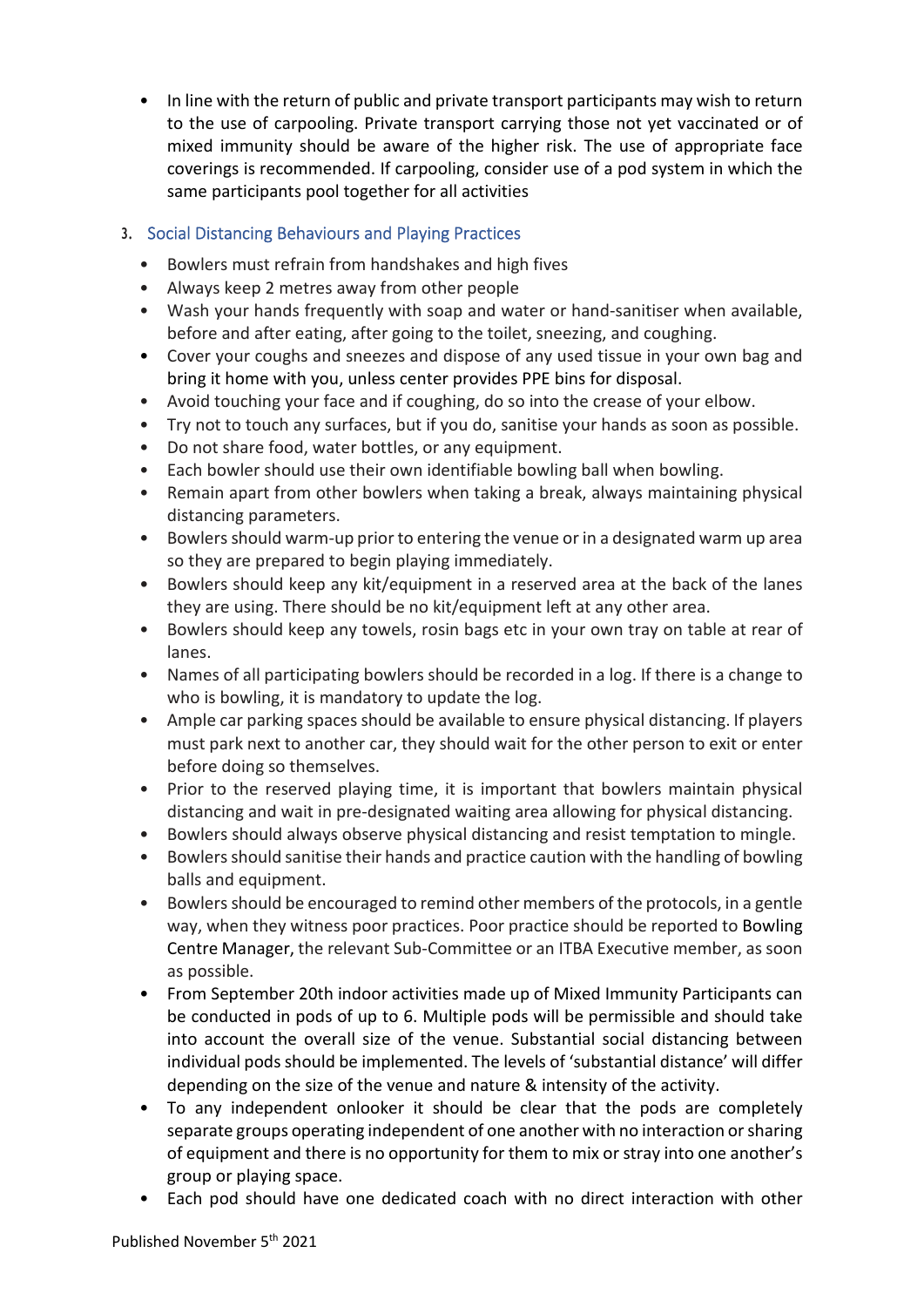pods.

### **4.** When Play Finishes

- Once play has finished bowlers should leave the bowling centre immediately.
- Hands should be washed and sanitised as soon as possible.
- Ensure all equipment is cleaned thoroughly after use.

### **5.** Contact Tracing / Positive Testing

- Bowlers should ensure they sign into each session and where possible maintain a list of bowlers you train with.
- If a bowler tests positive, they should inform any bowling centre or individual bowlers they have recently bowled or trained with.
- Bowlers who test positive or have symptoms of COVID 19 should not return to play until they have passed the incubation period and once symptoms are gone.

The following pages outline the Lane Movement for all games - practice, league, or sanctioned tournament. Also listed are additional relevant rules.

### **Contents**

- A. Lane Movement
- B. World Bowling Rules 2.10.1 and 4.10.2
- C. Application of alcohol on bowling balls
- D. Body English and Cheering
- E. Spectator Guidelines
- F. Health and Safety Requirements
- G. Additional Precaution

## A. Lane Movement

The Dual lane style of play will remain the same per World Bowling General Rule 2.2.1 dated Sept. 2019 - one game shall be played on two lanes (a pair) immediately adjoining each other, bowlers shall successively and in regular order bowl one frame on one lane, and for the next frame alternate and use the other lane until five frames are bowled on each lane of the pair.

During lane change in tournament play no one is allowed to move lanes until advised by tournament manager, official or centre manager.

Governance of this is entirely based on Centre rules as each centre may differ in their protocols. Each ITBA Sub-Committee must check with the centre when booking for training, tournaments etc. At all times social distancing should be adhered to in line with government requirements.

# B. World Bowling Rules 2.10.1 and 4.10.2

World Bowling rule 2.10.1 already approves the use of Rubbing Alcohol (isopropyl), thus only 4.10.2 is relaxed to: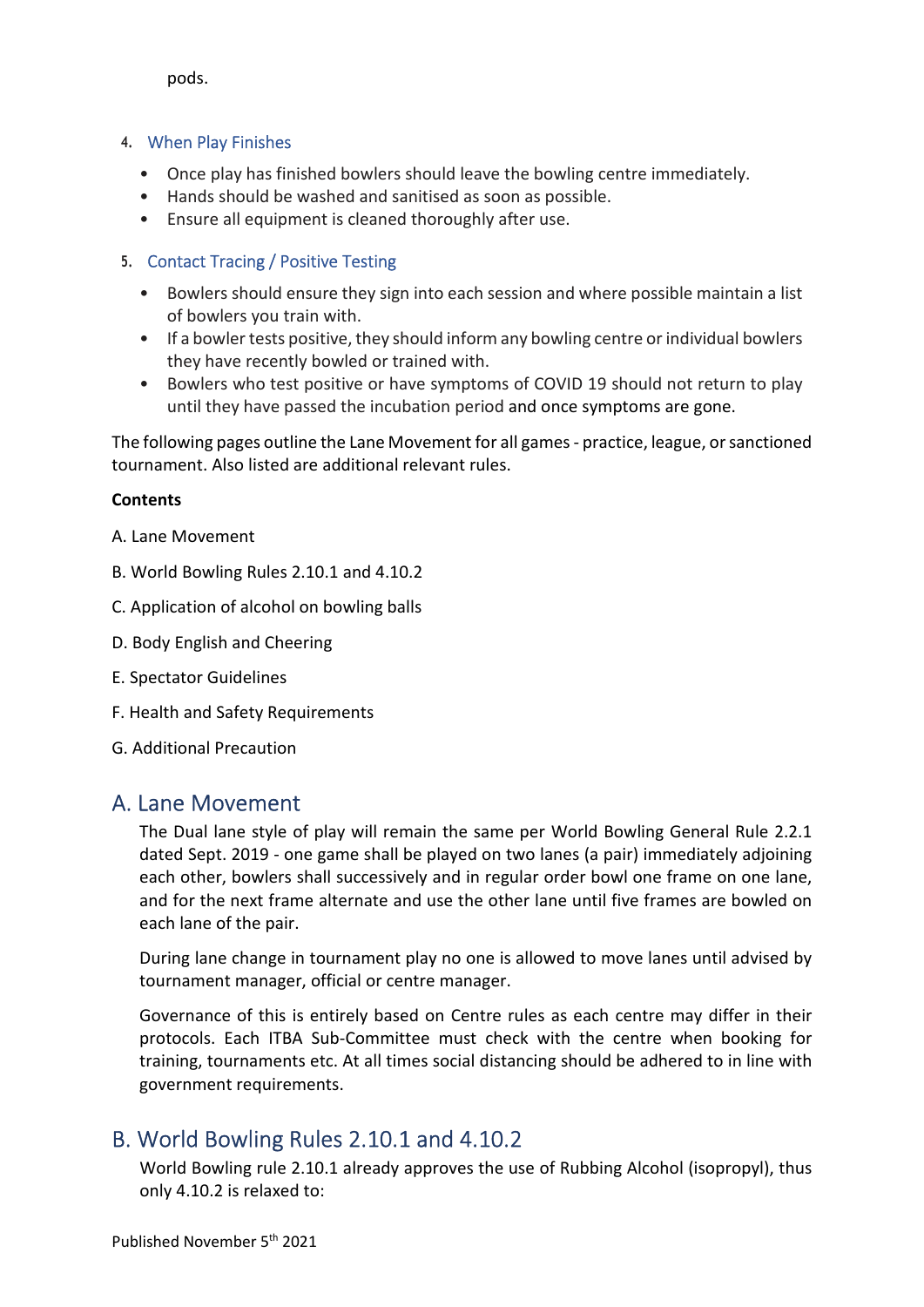- a) Altering the surface of the bowling ball during a game is allowed with the application of Rubbing Alcohol (Isopropyl) ONLY at any given frame and will not be subject to penalty.
- b) However, altering the surface of the bowling ball other than application of Rubbing Alcohol (Isopropyl) during a game is still not allowed. If the surface is adjusted during a game the penalty is zero pinfall in that game.

# C. Application of alcohol on bowling balls

- 1. To ensure safety of all athletes, alcohol is not allowed to be sprayed directly unto the bowling ball. Instead alcohol must be applied to ball towels then to bowling balls.
- 2. Bowlers must provide their own individual plastic tray/containers for their rosin bags, towels, and other personal paraphernalia. Bowlers must always bring this tray/ container during seat rotation and must be stored under their assigned seats while bowling their frame or in an area designated by the bowling centre.
- 3. It is advisable that bowlers bring their own supply of cleansing alcohol.
- 4. Floors and approaches must always be inspected. Liquid must not get to the floor or approaches and onto bowling shoes.
- 5. For all cleansing purposes other than bowling balls, disinfectant wipes should be used.

# D. Body English and Cheering

- 1. To ensure safety of all athletes, passing of high fives or any triumphant moment celebration that requires physical contact are not allowed.
- 2. Body English must be confined within the lane.
- 3. Athletes are advised to remain at their designated seats while cheering.

## E. Spectator Guidelines

- 1. Bowlers' companions are not allowed at the bowler seating area and will be restricted to the spectators' area observing proper physical distancing.
- 2. It is advised to wear masks and refrain from physical contact with the athletes.
- 3. Governance of this is entirely based on Centre rules as each centre may differ in their protocols. Each ITBA Sub-Committee must check with the centre when booking for training, tournaments etc. At all times social distancing should be adhered to in line with government requirements.

## F. Health and Safety Requirements

In addition to strictly observing social/physical distancing, each bowling centre will be implementing its own protocols in line with Government requirements. These must always be adhered to.

### **General:**

 Each Sub-Committee must have a Sport Ireland certified COVID-19 officer, sanctioned, and recorded by the ITBA Executive.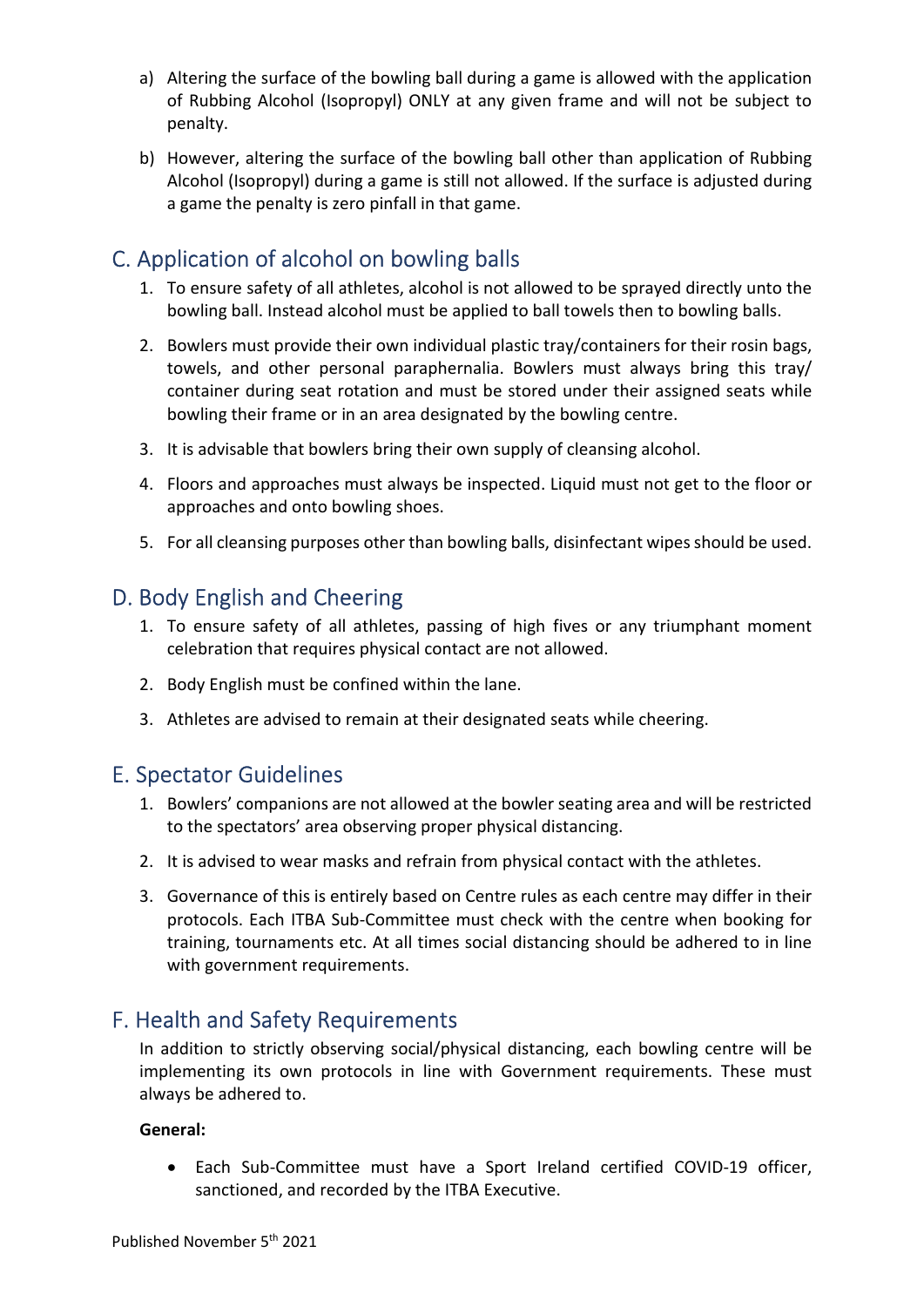- A risk assessment of the Tournament/Training Session must be carried out by the COVID-19 Officer.
- The COVID-19 Officer will record all attendees at official ITBA Tournaments and/or Training Sessions to include Officials, Coaches, Bowlers, and spectators.

### **Venue:**

- Sanitiser stations at entrance and key areas throughout the centre
- Temperature checks for all staff and customers on arrival (dependant on centre protocols)
- Enhanced cleaning of all surfaces and touch points through the day
- Cleaning of Bowlers area, and ball return after each group
- Bowler lane assignments to provide for social distancing by limiting numbers of bowlers and lanes used in line with Centre protocols in place.

### **Playing Athlete/Bowler:**

- It is advisable to wear protective face masks.
- Must maintain Social Distancing in line with Government requirements.
- Must clean bowling ball and hand with alcohol as much as possible.
- Physical contact with any athlete during and while inside the venue is not allowed or must be minimised.
- Must provide their own plastic tray/containers for their rosin bags, towels, and other personal paraphernalia.
- Governance of this is entirely based on Centre rules as each centre may differ in their protocols. Each ITBA Sub-Committee must check with the centre when booking for training, tournaments etc. At all times social distancing should be adhered to in line with government requirements.

### **Coaches**

- Coaches must develop and prepare a risk assessment and consult with the appropriate ITBA Sub-Committee on how training can be delivered
- $\bullet$  It is advisable to wear protective face masks.
- Must maintain Social Distancing in line with Government requirements.
- Coaching should only be carried out in a location where physical distancing measures are possible.
- Attendance details of all coaches and their student must be recorded with the appropriate Sub-Committee COVID-19 Officer.
- Coaches should ensure that physical distancing measure are always being followed and such procedures for doing so should be outlined in the risk assessments being prepared by coaches.
- Coaches should where possible not have physical contact with either the bowlers or their equipment. Where physical contact is required permission must be obtained first.
- In addition, it is not recommended that Coaches/instructors participate in multiple pods. A single Coach/Instructor may however coach/instruct/oversee/ supervise more than one pod. This Coach/Instructor should ensure that they are not directly engaging with or in close proximity to any individual members of the pod. To any independent onlooker it should be clear that the Coach/Instructor is completely separate to the groups he/she is overseeing.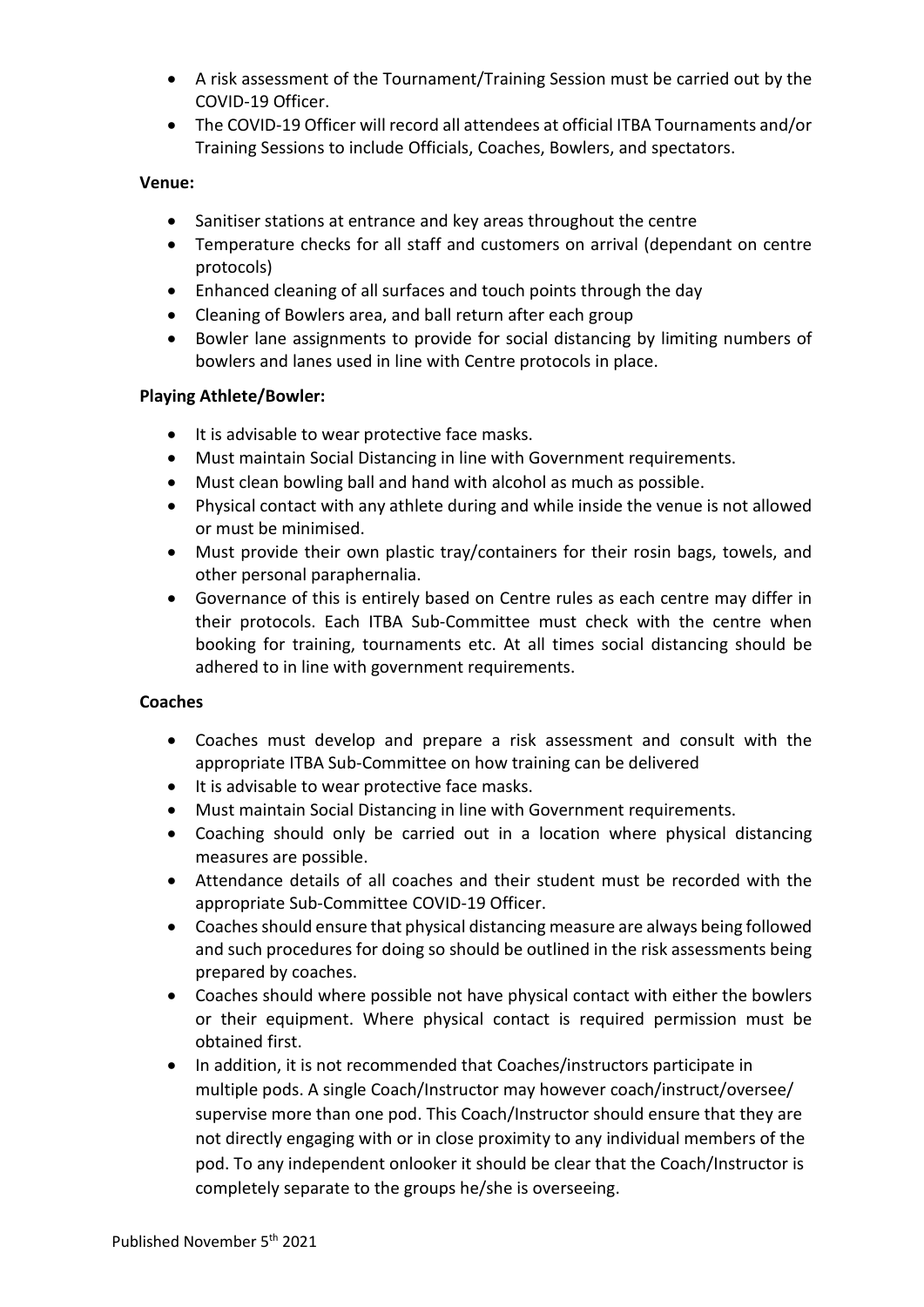# G. Additional Precaution

As long as there are restrictions, these precautionary measures must still be observed particularly in:

- 1. Sanctioned official tournaments of the ITBA.
- 2. ITBA leagues and practices.
- 3. ITBA Tutor and Coaching Academy activities.
- 4. All bowling activities in general.

## APPENDIX A

### Sport Ireland Return to Sport Guidance, Update November 2021 to include revisions on Indoor Youth Sport.

### **Indoor Youth Sport – Games and Competitions (Updated 4 November 2021)**

### **Underage Participants - Children under 18 Years Old**

- The current "pod of six" system can be adjusted to allow for indoor games and competition activities according to the ordinary rules and limits of the sport concerned.
- The 'pod of six' system should be retained for all other settings such as training activities.
- The continuation of the pod system for more frequent activity will assist in minimising the overall risk and facilitate contact tracing.

### **Mitigation Measures for Inclusion in Indoor Youth Sport Protocols**

- Staggered start and finish times combined with appropriate entry, exit and traffic management protocols to minimise the unnecessary interaction of participants at any one time.
- The pre-booking of activity including the health screening of participants along with coaches & support personnel.
- Symptomatic individuals not to participate in or attend sporting activities.
- Consideration of indoor space densities when determining overall numbers.
- Reduction in the overall duration of activities.
- Ensuring that indoor spaces are well ventilated.
- Participants to arrive prepared to play; limited use of changing room or showers.
- The ongoing promotion of good respiratory & hand hygiene.
- The wearing of face coverings by coaches and support personnel.
- Additional signage, hand sanitization stations and deep cleaning implemented.
- The use of physical distancing during warm-ups, rest times and off the field of play.
- No handshakes, high fives, fist pumps, chest bumps, huddles, group celebrations, etc.
- The use of dedicated COVID 19 Officers to ensure implementation and compliance of measures.